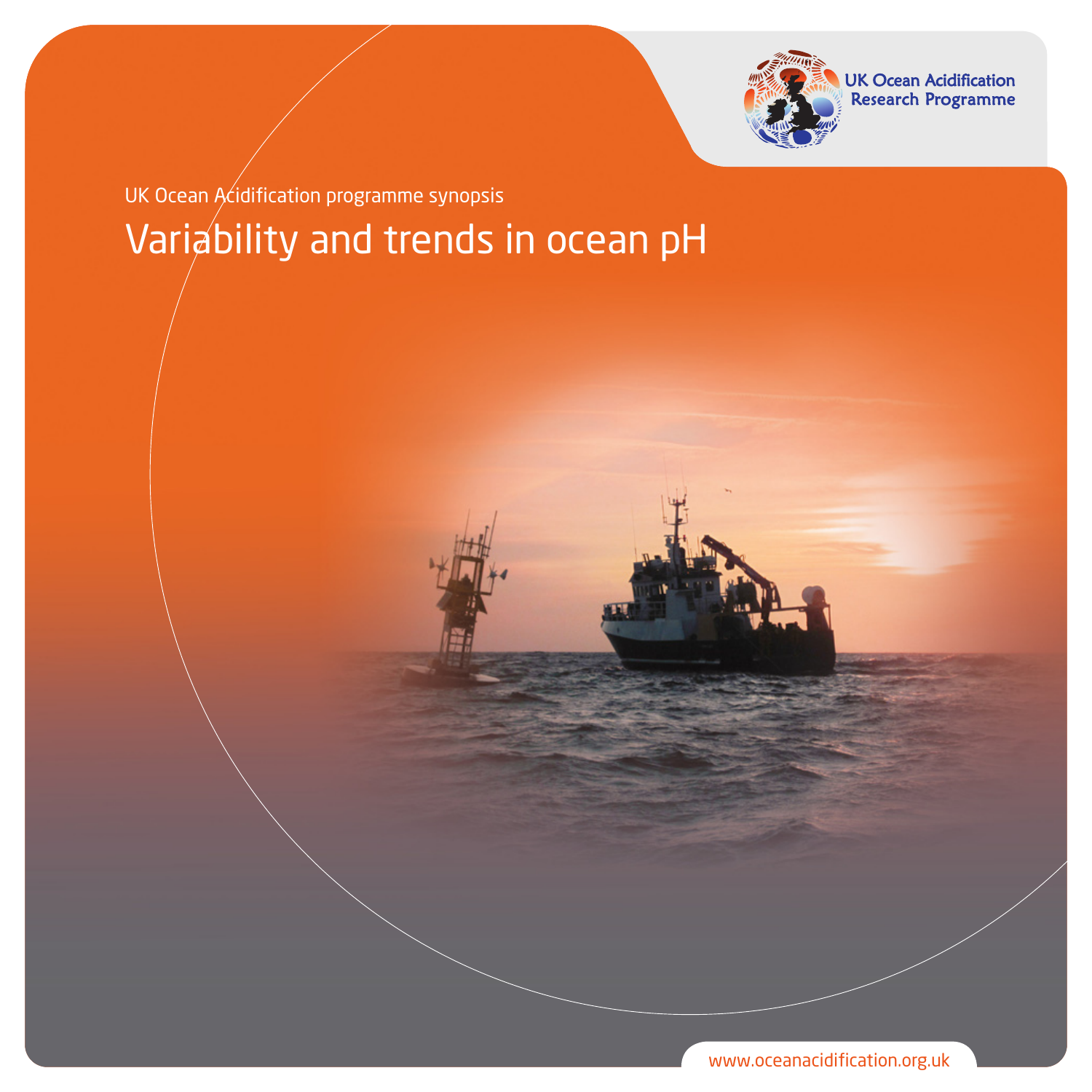## What determines ocean carbon chemistry at regional and local scales?

Ocean acidification has a global driver (increasing atmospheric CO2) but it is not occurring at the same rate everywhere: regional and local factors are responsible for spatial and temporal variability in the changes in ocean carbon chemistry. To interpret observations and assess impacts, it is essential to gather sufficient data to understand these patterns and processes.



The UKOA consortium **Observations and synthesis to establish variability and trends of oceanic pH** was led by Andrew Watson, initially at the University of East Anglia and subsequently at Exeter University. National partners included Plymouth Marine Laboratory, the National Oceanography Centre Southampton, Cefas, Marine Scotland, and the British Antarctic Survey. The consortium added its own measurements to a sound foundation of pH-related observations already carried out by Cefas from buoys and ships around the UK, as well as data collected by international partners from around the world.

#### **Aims of the consortium study:**

- To quantify the rate of change of ocean pH in the North Atlantic, European shelf (UK coastal waters in particular) and parts of the Southern Ocean
- To determine pH from commercial 'ships of opportunity', research vessels, and the regular surveys undertaken by the Centre for Environment, Fisheries and Aquaculture Science (Cefas)
- l To collaborate with ocean acidification researchers worldwide to obtain a more complete picture of the issue through the Surface Ocean CO<sub>2</sub> Atlas (SOCAT, http://www.socat.info). SOCAT is synthesising new and historic global data on surface ocean carbonate chemistry to determine how pH has changed in the recent past, and how it is likely to change in future
- To maintain and upgrade existing observation systems which measure ocean CO2, to ensure that data can be used to accurately calculate pH
- $\bullet$  To encourage new observations in UK waters using surveys undertaken by Cefas, Marine Scotland and others
- To improve understanding of how acidification will proceed, under future CO<sub>2</sub> emission scenarios.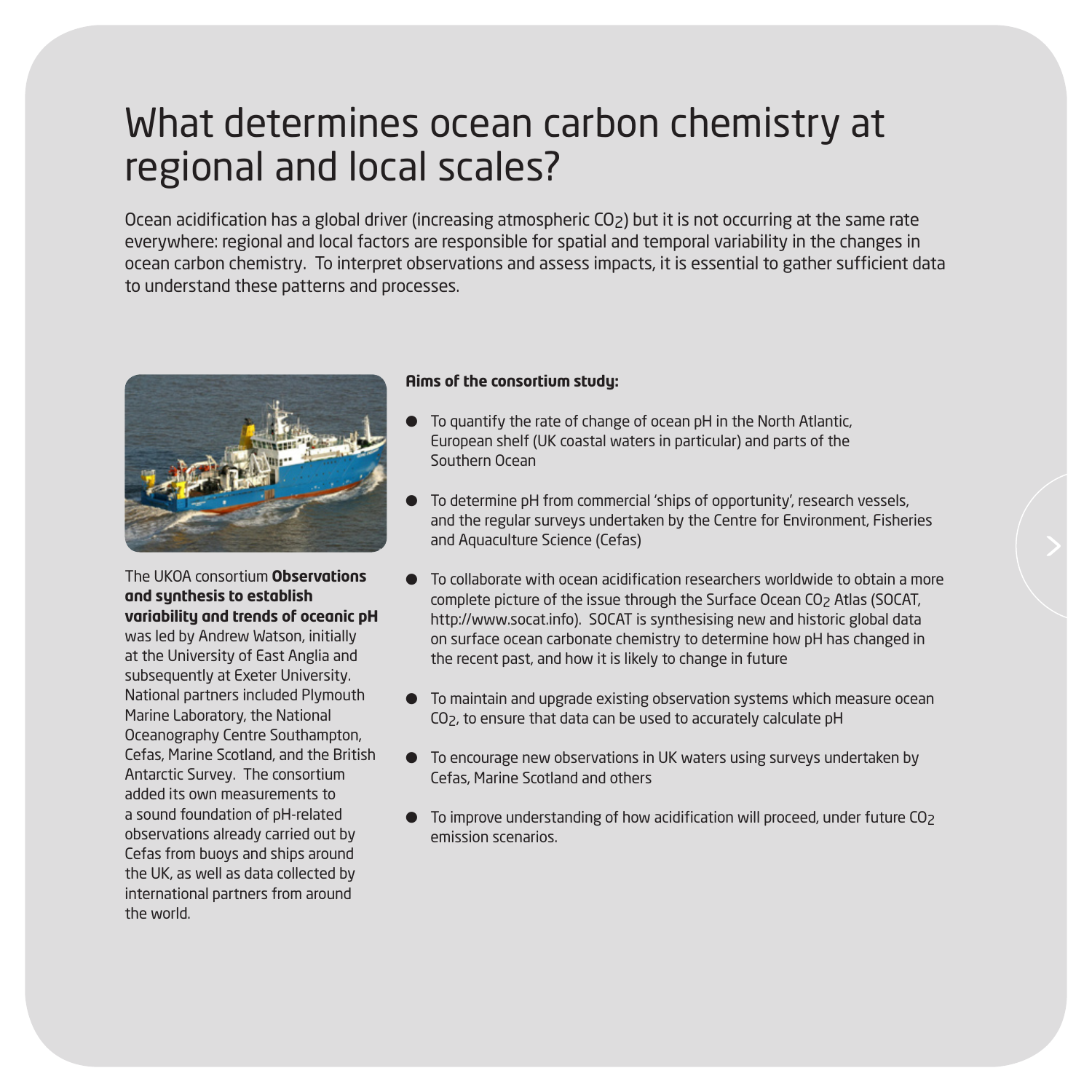## Main outcomes and conclusions:

- $\bullet$  Seawater pH around the UK is highly variable, both spatially (in three dimensions) and temporally (year-to-year, seasonally and on shorter time-scales); there is now in place a national ocean acidification observing system which needs to be continued on a longterm basis.
- Surface seawater pH in sub-tropical regions of the open North Atlantic is much less variable decreasing at a rate primarily determined by the rate of rising CO<sub>2</sub> in atmosphere.
- **•** Elsewhere in the open North Atlantic, unexpected changes have occurred, with year-to-year pH decreases being more rapid than anticipated in some regions (particularly in mid- to high latitudes) and slower in others. However, these regional anomalies in longterm trends do not persist for more than a few years. Their causes are not known; either physico-chemical or biological factors may be involved.
- **Time series have been started in** Antarctic waters. The three years of coastal data collected so far show large seasonal and interannual variation in ocean pH, with strong influence of seasonal ice cover.
- A leading role has been taken in the international Surface Ocean CO2 Atlas (SOCAT) project, documenting pH-relevant observations in the upper ocean, and using these to synthesise information on how pH has varied in the recent past on a global scale.
- **.** UKOA has also strongly engaged with other monitoring-related initiatives in this area, including the Integrated Carbon Observing System (ICOS), the Global Ocean Acidification Observing Network (GOA-ON) and the work of OSPAR and ICES.
- Extended and new platforms for sustained observations of pH and other carbonate chemistry parameters are needed, including fixed and free floating buoys, autonomous vehicles and gliders, with associated developments in sensor technology.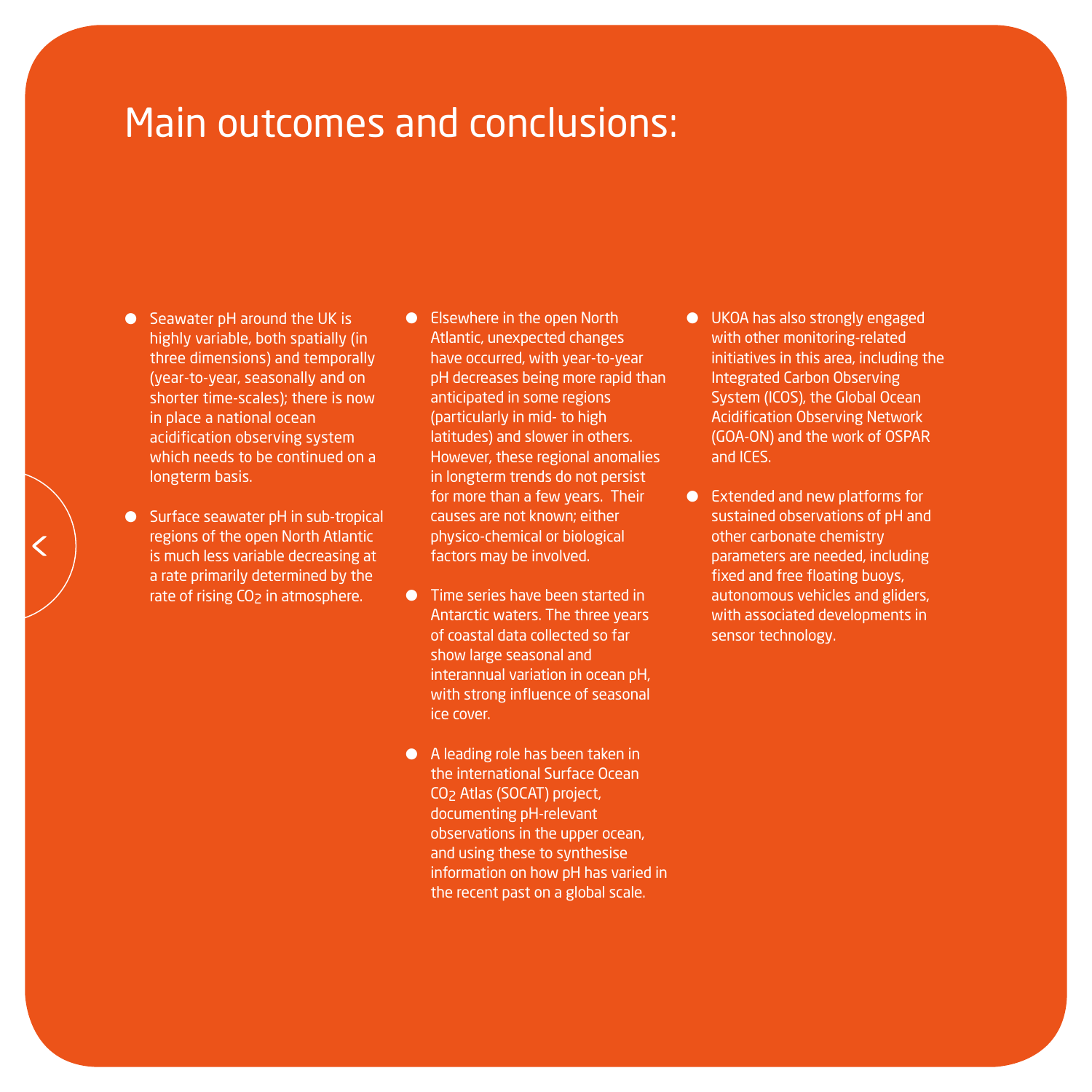### How much does pH vary?

The decrease in pH (acidification) of seawater is a consequence of the rising concentration of carbon dioxide  $(CO<sub>2</sub>)$  in the atmosphere, and its uptake by the ocean. Measurements and models indicate that this  $CO<sub>2</sub>$ uptake has resulted in a global mean pH decrease of 0.1 units in surface waters since pre-industrial times. On current trends, the total mean decrease is projected to reach 0.4 units (an increase of H+ of around 170%) by 2100, with potentially serious consequences for many marine ecosystems.

However, acidification is not occurring uniformly everywhere; evidence from the scattered measurements available suggests that surface pH varies substantially. Variations can be on a local and regional space scales; also on daily, seasonal, annual and decadal time-scales, and with water depth. These natural variations form the (changing) 'baseline' against which further human-caused changes may be measured. Acidification that moves the natural system beyond its existing variations is likely to be more damaging than changes that remain within natural bounds. It is important therefore to establish current natural variability, by increasing systematic measurements.

As data collected by UKOA are added to data collected internationally through collaborating projects, patterns are beginning to emerge. It is clear from UKOA research and data collection that in the main central areas of ocean basins (gyres) the picture is one that was anticipated—an incremental lowering of pH in line with increases in atmospheric, and hence oceanic CO<sub>2</sub>. What is less clear is what is happening in coastal waters and shelf seas where there is much greater variability, resulting from their hydrodynamic complexity, seafloor and riverine influences, and high biological activity. Understanding what is happening in coastal waters is of paramount interest, not just because of the ecological richness of these waters but also due to their importance in providing goods and services to human society. A key thrust of the consortium has been to bring together existing measurements as well as encourage the collection of new data.

UKOA funding, through the consortium, has funded and implemented underway CO<sub>2</sub> measurement systems with colleagues who already had some experience of such techniques. Additional measurements have also been supported, to ensure that accurate estimates of pH could be obtained.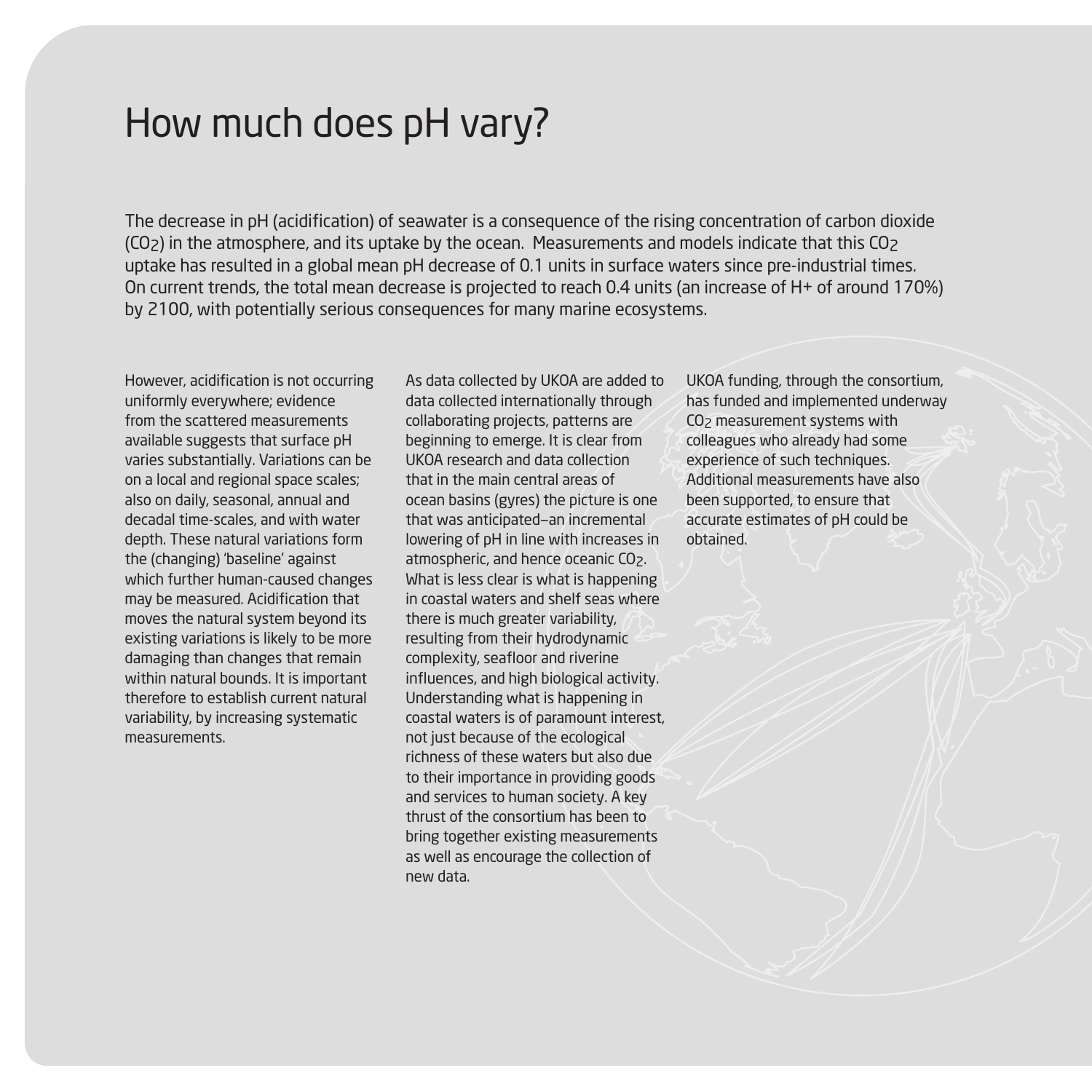### Less Antarctic sea ice, reduced ocean  $CO<sub>2</sub>$  sink

Approximately 15 million km2 of the Southern Ocean is seasonally covered with ice and is an important climatic area, yet little is understood about the processes occurring there that affect gas exchange, carbon cycling and ocean acidification.

Approximately 15 million km2 of the Southern Ocean is seasonally covered with ice and is an important climatic area, yet little is understood about the processes occurring there that affect gas exchange, carbon cycling and ocean acidification. UKOA scientists have analysed carbonate chemistry measurements and calculated CO<sub>2</sub> air-sea fluxes from three years of data from Ryder Bay, near the British Antarctic Survey's Rothera research base on the West Antarctic Peninsula. They found that in spring and summer, photosynthesis by phytoplankton in surface waters encourages the take up of atmospheric CO2. In winter, however, there is outgassing of  $CO<sub>2</sub>$  from the ocean due to high dissolved inorganic carbon (DIC) concentrations; this occurs through decomposition of organic matter and respiration processes, and also through vertical mixing with Circumpolar Deep Water, naturally high in  $CO<sub>2</sub>$ .



For the full annual cycle, Ryder Bay is a net sink for atmospheric CO<sub>2</sub> with the seasonal sea ice cover reducing the winter out-gassing and promoting biological uptake when it melts in spring. Since future warming in the region is expected to reduce seasonal sea ice cover, that could greatly decrease its 'beneficial' role with regard to carbon uptake.

In the wider Southern Ocean, future ocean acidification is expected to reduce carbonate saturation state for aragonite to below 1.0 at all water depths by 2100; i.e. making the water corrosive to organisms with unprotected aragonite exoskeletons. However, there is very little routine monitoring of such changes.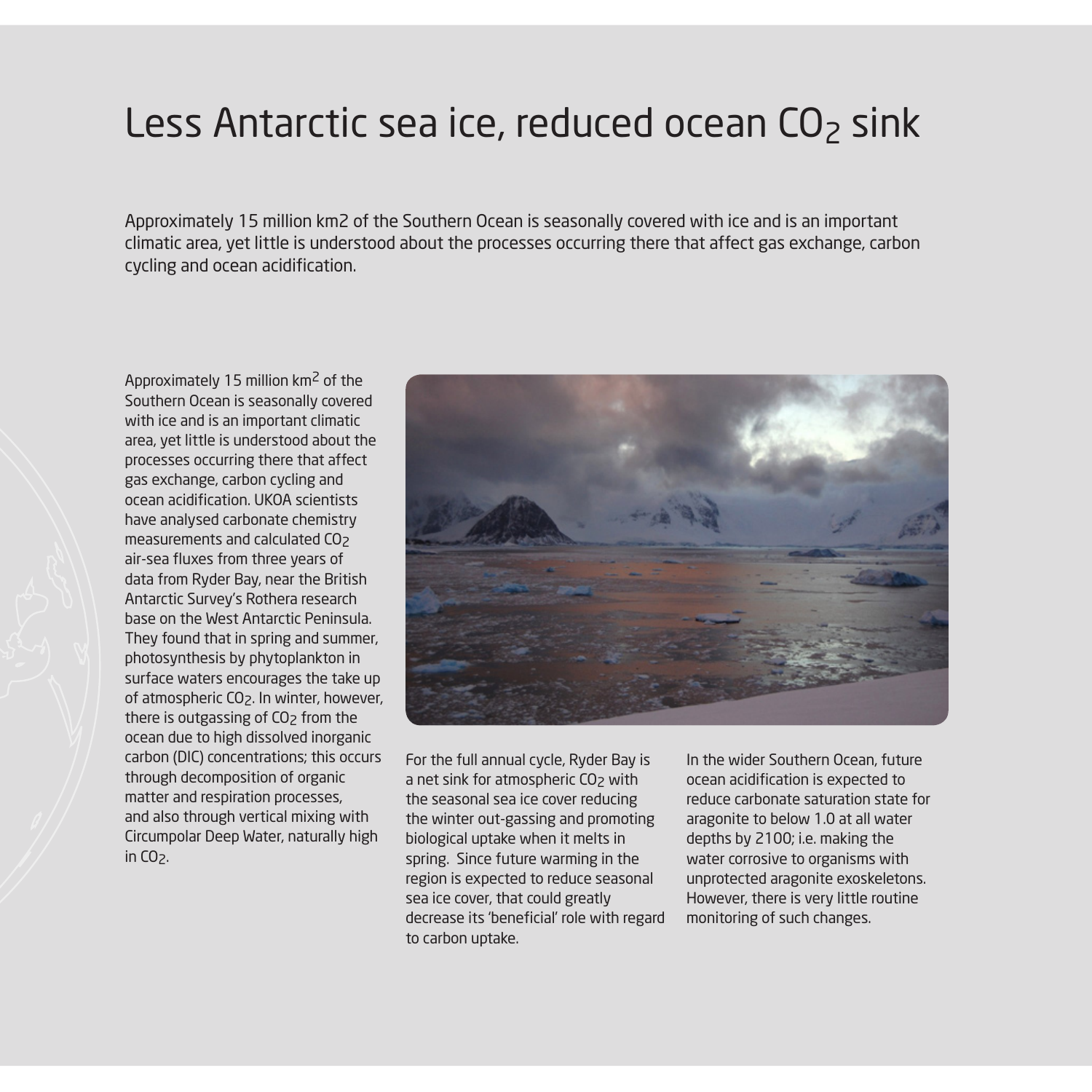# UK leadership for international ocean carbon initiatives

#### **Surface Ocean CO2 Atlas (SOCAT)**

The UK has played a key role in bringing the Surface Ocean CO2 Atlas (SOCAT; www.socat.info) to a level where it is now a powerful synthesis product documenting the ocean carbon cycle. Its huge data resource now facilitates quantification of the global ocean CO2 sink; allows for estimates of the progress of ocean acidification; and is available to validate ocean biogeochemical processes.

UKOA scientists have played major roles as Chair of the Global Group of SOCAT and leader of the North Atlantic Group for version 3 of the Atlas. SOCAT has been evolving since the early 1990s and today provides an open-access, quality-controlled database, funded from a range of sources, including UKOA through the work of UK scientists. The database currently has 10 million measurements – covering everything currently known about sea surface CO<sub>2</sub> over the whole planet. Data are freely accessible, enabling anyone to make their own calculations or observations about how pH has changed, and are available individually or as a gridded product of 1 longitude by 1 latitude squares for every month from 1968. If a measurement exists for a particular square, it is reported; if there is more than one measurement, an average is shown. This now provides a very strong baseline from which to compare future measurements and monitor further changes; thus there is need for constant updating as new data become available.



**Right:** North Atlantic maps showing UK data contribution to the SOCAT v2. Data collected and collated under UKOA are included. **Left:** all contributions to SOCAT demonstrating Atlantic coverage. Maps courtesy of SOCAT: www.SOCAT.info.

SOCAT represents a huge amount of work, because the data are qualitycontrolled and complex data-based papers, with high information content, are produced from them. UKOA funding has helped to bring this valuable project to its current stage, but longer

term studies are required to maintain and improve SOCAT, to give the best opportunity for future projections of the effects, impacts and consequences of ocean acidification in all parts of the global ocean, including near-coastal regions.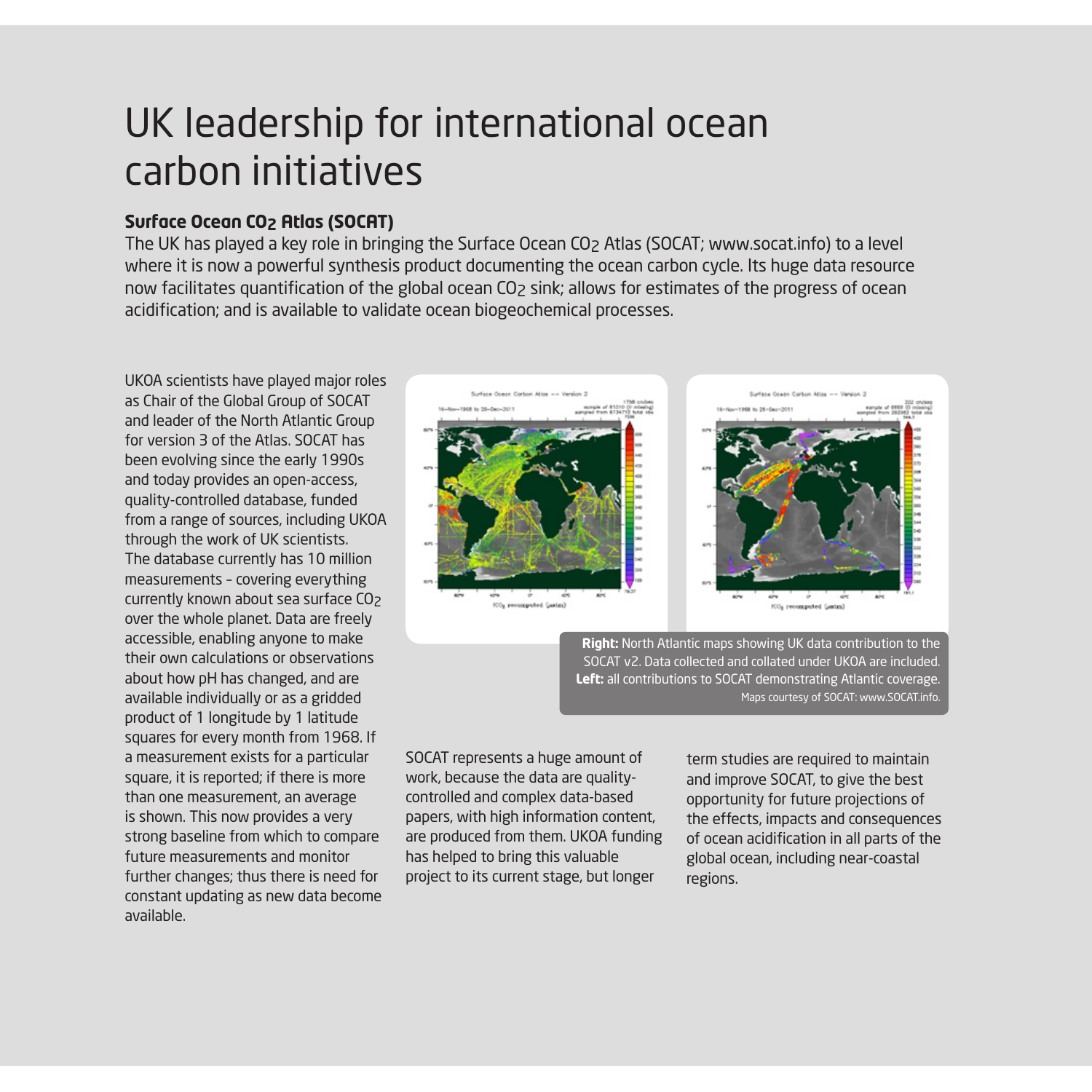



UKOA work has underpinned the UK as a leading contributor to the marine component of the Integrated Carbon Observation System (ICOS), a European infrastructure project dedicated to high precision monitoring of greenhouse gas fluxes.

The UK, in partnership with Norway, hosts the ocean thematic centre for ICOS, ensuring that marine aspects, including ocean acidification, are served by a recognised source of expertise, with access to, and a better understanding of, all relevant European data on the ocean carbon system.

Additional international engagement has included strong UK participation in developing regional ocean acidification monitoring policy and associated research, through the Convention for the Protection of the Marine Environment of the North-East Atlantic (OSPAR) and the International Council for the Exploration of the Seas (ICES), and at the global level, through the Global Ocean Acidification Observing Network (GOA-ON).

#### **Outputs include:**

Bakker DCE, Pfeil B, Olsen A, Sabine CL, Metzl C, Hankin S, Koyuk H, Kozyr A, Malcczyk J, Manke A & Telszewski M (2012) Global data products help assess changes to ocean carbon sink. Eos: Transactions of the American Geophysical Union 93, 12; doi: 10.1029/2012EO120001.

Bakker DCE and 80 others [including U Schuster, NJ Hardman-Mountford, V Kitidis & AJ Watson] (2014) An update to the Surface Ocean CO2 Atlas (SOCAT version 2). Earth System Science Data 6, 69-90; doi: 10.5194/essd-6-69-2014.

ICES (2014) Final Report to OSPAR of the Joint OSPAR/ICES Ocean Acidification Study Group (SGOA). ICES CM 2014/ ACOM:67. 141 pp. [UK involvement by Cefas, Marine Scotland, NOC Southampton, UEA, University of Plymouth, and Heriot-Watt University]:

Kitidis V, Hardman-Mountford NJ, Litt E, Brown I, Cummings D, Hartman S, Hydes DJ, Fishwick JR, Harris C, Martinez-Vicente V, Woodward EMS & Smyth TJ (2012) Seasonal dynamics of the carbonate system in the Western English Channel. Continental Shelf Research 42, 30-40; doi: 10.1016/j.csr.2012.04.012.

Legge OJ, Bakker DCE, Johnson MT, Meredith MP, Venables HJ, Brown PJ & Lee GA (2015) The seasonal cycle of ocean-atmosphere CO2 Flux in Ryder Bay, West Antarctic Peninsula. Geophysical Research Letters (in press) doi: 10.1002/2015GL063796.

Le Quéré C and 61 others [including V Kitidis & U Schuster] (2015) Global carbon budget 2014. Earth System Science Data 7, 47-85; doi: 10.5194/essd-7-747-2015.

Pfeil B and 82 others [including DCE Bakker, N Hardman-Mountford, D Hydes, U Schuster & AJ Watson] (2013) A uniform, quality controlled Surface Ocean CO<sub>2</sub> (SOCAT). Earth System Science Data 5, 125-143, doi: 10.5194/essd-5-125-2013.

Sabine CL and 75 others [including DCE Bakker, N Hardman-Mountford, D Hydes, U Schuster & AJ Watson] (2013) Surface Ocean CO<sub>2</sub> Atlas (SOCAT) gridded data products. Earth System Science Data 5, 145-153; doi: 10.5194/ essd-5-145-2013.

Schuster U, McKinley GA, Bates N, Chevallier F, Doney SC, Fay AR, Gonzalez-Davila M, Gruber N, Jones S, Krijnen J, Landschuster P, Lefevre N, Manizza M, Mathis J, Metzl N, Olsen A, Rios AF, Rodenbeck C, Santana-Casaino JM, Takahashi T, Wanninkhof R & Watson AJ (2013) An assessment of Atlantic and Arctic sea-air CO<sub>2</sub> fluxes, 1990-2009. Biogeosciences, 10, 607-27; doi: 10.5194/bg-10-607-2013.

Schuster U, Watson AJ, Bakker DCE, Boer, A de, Jones EM, Lee GA, Legge O, Louwerse A, Riley J, Scally S (2014) Measurements of total alkalinity and inorganic dissolved carbon in the Atlantic Ocean and adjacent Southern Ocean between 2008 and 2010. Earth System Science Data 6, 175-183. doi: 10.5194/essd-6-175-2014.

**For a full list of publications arising from this component of the UKOA programme, see separate hard-copy document or online at www.oceanacidification.org.uk.** Data are available via the British Oceanographic Data Centre (BODC) and the Carbon Dioxide Information Analysis Center (CDIAC).